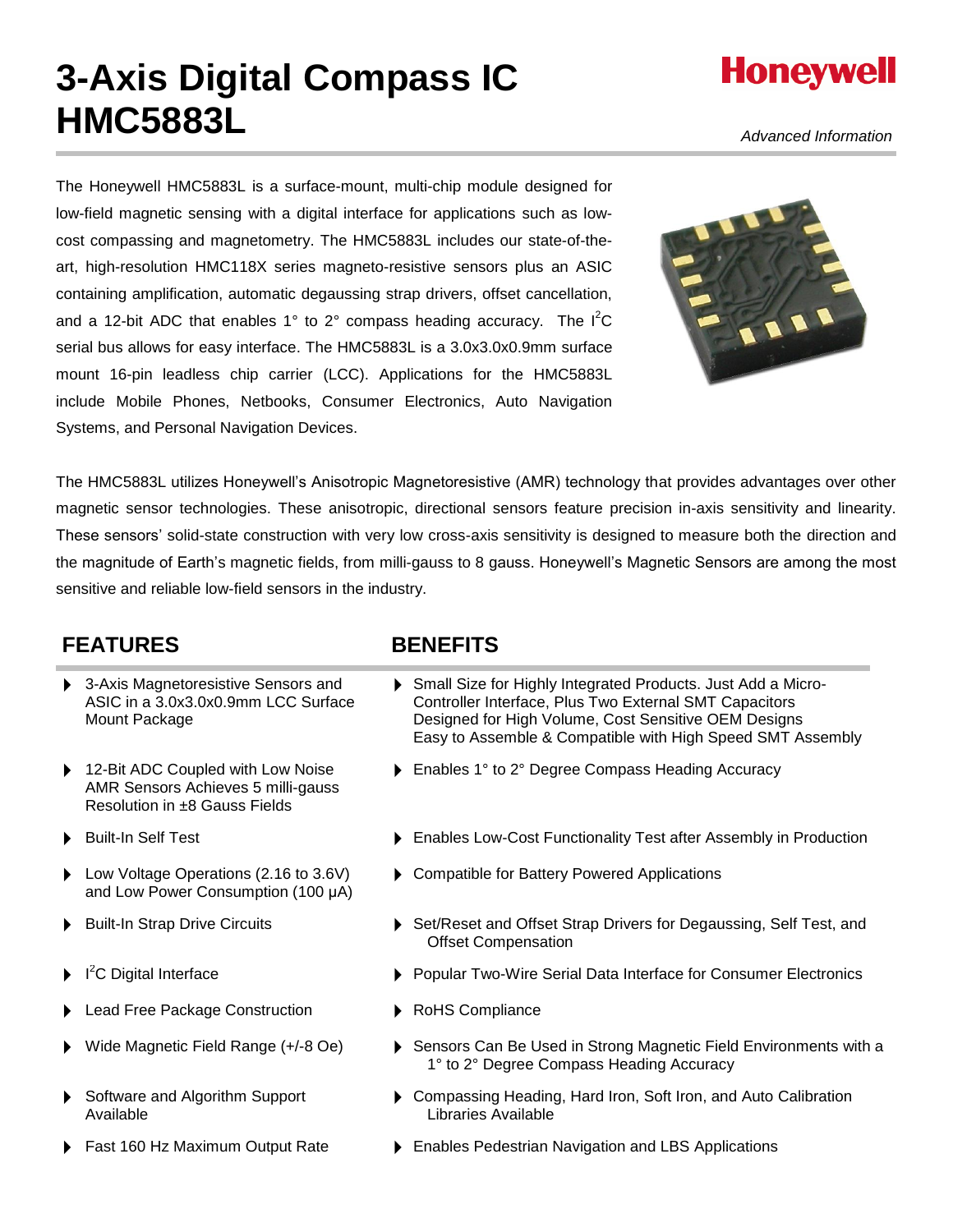## **SPECIFICATIONS** (\* Tested at 25°C except stated otherwise.)

| <b>Characteristics</b>                                                                                   | Min                                             | <b>Typ</b> | <b>Max</b>     | <b>Units</b> |               |
|----------------------------------------------------------------------------------------------------------|-------------------------------------------------|------------|----------------|--------------|---------------|
| <b>Power Supply</b>                                                                                      |                                                 |            |                |              |               |
| <b>Supply Voltage</b>                                                                                    | <b>VDD Referenced to AGND</b>                   | 2.16       |                | 3.6          | Volts         |
|                                                                                                          | <b>VDDIO Referenced to DGND</b>                 | 1.71       | 1.8            | $VDD+0.1$    | Volts         |
| <b>Average Current Draw</b>                                                                              | <b>Idle Mode</b>                                |            | $\overline{2}$ |              | μA            |
|                                                                                                          | Measurement Mode (7.5 Hz ODR;                   |            | 100            |              | μA            |
|                                                                                                          | No measurement average, MA1:MA0 = 00)           |            |                |              |               |
|                                                                                                          | $VDD = 2.5V$ , $VDDIO = 1.8V$                   |            |                |              |               |
| <b>Performance</b>                                                                                       |                                                 |            |                |              |               |
| <b>Field Range</b>                                                                                       | Full scale (FS) - total applied field (Typical) | -8         |                | $+8$         | gauss         |
| Mag Dynamic Range                                                                                        | 3-bit gain control                              | ±1         |                | ±8           | gauss         |
| Resolution                                                                                               | VDD=3.0V, GN=2                                  |            | 5              |              | milli-gauss   |
| Linearity                                                                                                | $±2.0$ gauss input range                        |            |                | 0.1          | $±%$ FS       |
| Hysteresis                                                                                               | ±2.0 gauss input range<br>±25                   |            |                |              | ppm           |
| Test Conditions: Cross field = $0.5$ gauss,<br><b>Cross-Axis Sensitivity</b><br>Happlied = $\pm 3$ gauss |                                                 | ±0.2%      |                | %FS/gauss    |               |
| Output Rate (ODR)                                                                                        | <b>Continuous Measurment Mode</b>               | 0.75       |                | 75           | Hz            |
|                                                                                                          | Single Measurement Mode                         |            |                | 160          | Hz            |
| <b>Measurement Period</b>                                                                                | From receiving command to data ready            |            | 6              |              | msec          |
| Turn-on Time                                                                                             | Ready for I2C commands                          |            | 200            |              | μs            |
| Gain Tolerance                                                                                           | All gain/dynamic range settings                 |            | ±5             |              | $\frac{0}{0}$ |
| I <sup>2</sup> C Address                                                                                 | 7-bit address                                   |            | 0x1E           |              | hex           |
|                                                                                                          | 8-bit read address                              |            | 0x3D           |              | hex           |
|                                                                                                          | 8-bit write address                             |            | 0x3C           |              | hex           |
| $I^2C$ Rate                                                                                              | Controlled by I <sup>2</sup> C Master           |            |                | 400          | kHz           |
| $I2C$ Hysteresis                                                                                         | Hysteresis of Schmitt trigger inputs on SCL     |            |                |              |               |
|                                                                                                          | and SDA - Fall (VDDIO=1.8V)                     |            | 0.2*VDDIO      |              | Volts         |
|                                                                                                          | Rise (VDDIO=1.8V)                               |            | 0.8*VDDIO      |              | Volts         |
| Self Test                                                                                                | X & Y Axes                                      |            | ±1.16          |              | gauss         |
|                                                                                                          | Z Axis                                          |            | ±1.08          |              |               |
|                                                                                                          | X & Y Axes (GN=100)                             |            | 510            |              | <b>LSb</b>    |
|                                                                                                          | Z Axis (GN=100)                                 |            |                |              |               |
| <b>General</b>                                                                                           |                                                 |            |                |              |               |
| <b>ESD Voltage</b>                                                                                       | Human Body Model (all pins)                     |            |                | 2000         | Volts         |
|                                                                                                          | $\sim$ ni                                       |            |                | 750          |               |

| <b>ESD Voltage</b>           | Human Body Model (all pins)    |      |      |      | Volts       |
|------------------------------|--------------------------------|------|------|------|-------------|
|                              | <b>CDM</b>                     |      | 750  |      |             |
| <b>Operating Temperature</b> | Ambient                        | -30  |      | 85   | °C          |
| Storage Temperature          | Ambient, unbiased              | -40  |      | 125  | $^{\circ}C$ |
| <b>Reflow Classification</b> | MSL 3, 260 °C Peak Temperature |      |      |      |             |
| Package Size                 | Length and Width               | 2.85 | 3.00 | 3.15 | mm          |
| Package Height               |                                | 0.8  | 0.9  | 1.0  | mm          |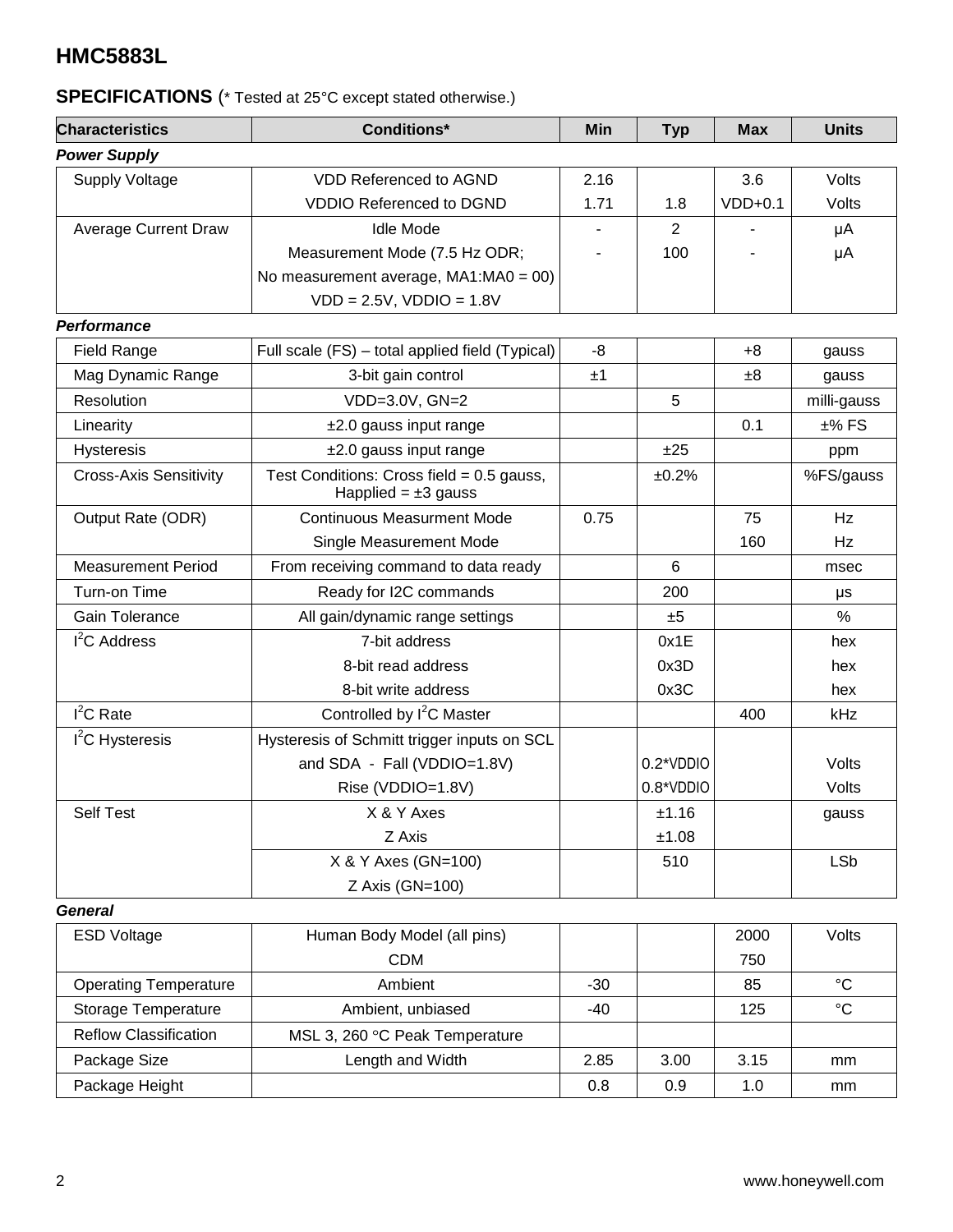### **Absolute Maximum Ratings** (\* Tested at 25°C except stated otherwise.)

| <b>Characteristics</b> | Min    | <b>Max</b> | <b>Units</b> |
|------------------------|--------|------------|--------------|
| Supply Voltage VDD     | $-0.3$ | 4.8        | Volts        |
| Supply Voltage VDDIO   | $-0.3$ | 4.8        | Volts        |

#### **PIN CONFIGURATIONS**

| Pin | <b>Name</b>    | <b>Description</b>                                                                                                                            |
|-----|----------------|-----------------------------------------------------------------------------------------------------------------------------------------------|
|     | <b>SCL</b>     | Serial Clock $- I2C$ Master/Slave Clock                                                                                                       |
| 2   | VDD            | Power Supply (2.16V to 3.6V)                                                                                                                  |
| 3   | <b>NC</b>      | Not to be Connected                                                                                                                           |
| 4   | S <sub>1</sub> | Tie to VDDIO                                                                                                                                  |
| 5   | <b>NC</b>      | Not to be Connected                                                                                                                           |
| 6   | <b>NC</b>      | Not to be Connected                                                                                                                           |
| 7   | <b>NC</b>      | Not to be Connected                                                                                                                           |
| 8   | <b>SETP</b>    | Set/Reset Strap Positive - S/R Capacitor (C2) Connection                                                                                      |
| 9   | <b>GND</b>     | <b>Supply Ground</b>                                                                                                                          |
| 10  | C <sub>1</sub> | Reservoir Capacitor (C1) Connection                                                                                                           |
| 11  | <b>GND</b>     | <b>Supply Ground</b>                                                                                                                          |
| 12  | <b>SETC</b>    | S/R Capacitor (C2) Connection - Driver Side                                                                                                   |
| 13  | <b>VDDIO</b>   | IO Power Supply (1.71V to VDD)                                                                                                                |
| 14  | NC.            | Not to be Connected                                                                                                                           |
| 15  | <b>DRDY</b>    | Data Ready, Interrupt Pin. Internally pulled high. Optional connection. Low for 250<br>usec when data is placed in the data output registers. |
| 16  | <b>SDA</b>     | Serial Data - I <sup>2</sup> C Master/Slave Data                                                                                              |

#### Table 1: Pin Configurations



Arrow indicates direction of magnetic field that generates a positive output reading in Normal Measurement configuration.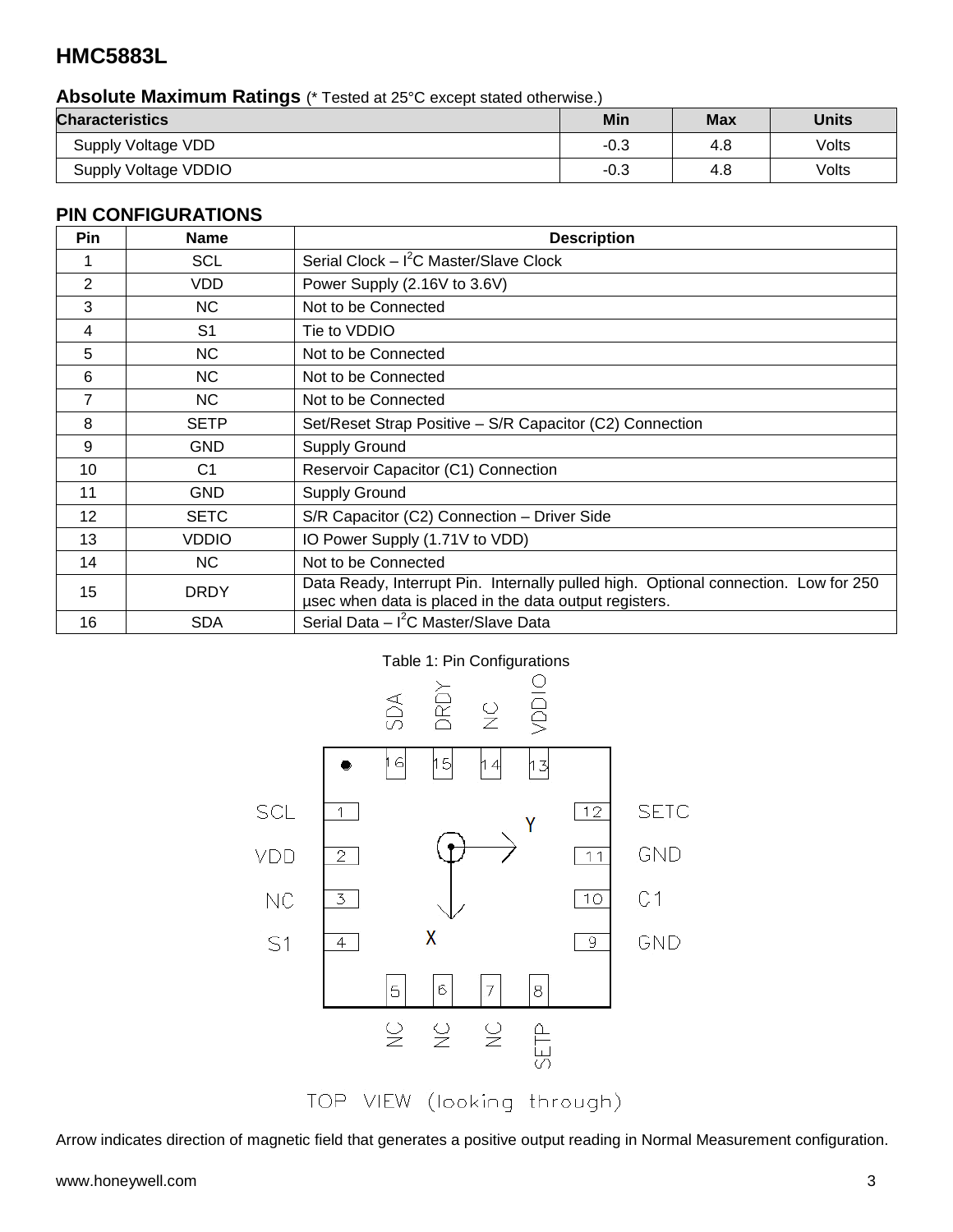### **PACKAGE OUTLINES**

#### **PACKAGE DRAWING HMC5883L (16-PIN LPCC, dimensions in millimeters)**



### **MOUNTING CONSIDERATIONS**

The following is the recommend printed circuit board (PCB) footprint for the HMC5883L.



HMC5883 Land Pad Pattern (All dimensions are in mm)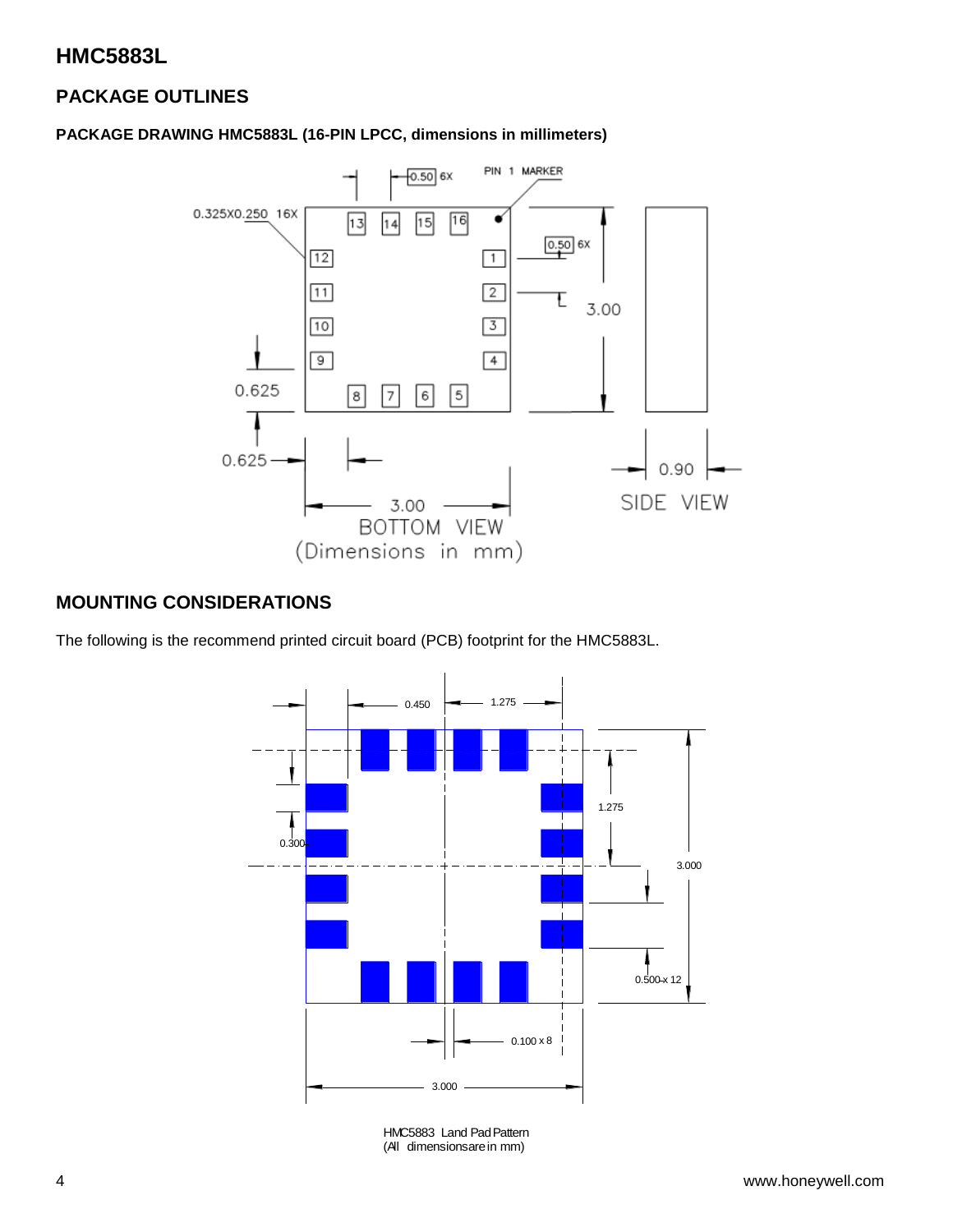#### **PCB Pad Definition and Traces**

The HMC5883L is a fine pitch LCC package. Refer to previous figure for recommended PCB footprint for proper package centering. Size the traces between the HMC5883L and the external capacitors (C1 and C2) to handle the 1 ampere peak current pulses with low voltage drop on the traces.

#### **Stencil Design and Solder Paste**

A 4 mil stencil and 100% paste coverage is recommended for the electrical contact pads.

#### **Reflow Assembly**

This device is classified as MSL 3 with 260 $\degree$ C peak reflow temperature. A baking process (125 $\degree$ C, 24 hrs) is required if device is not kept continuously in a dry (< 10% RH) environment before assembly. No special reflow profile is required for HMC5883L, which is compatible with lead eutectic and lead-free solder paste reflow profiles. Honeywell recommends adherence to solder paste manufacturer's guidelines.

#### **INTERNAL SCHEMATIC DIAGRAM** *HMC5883L*

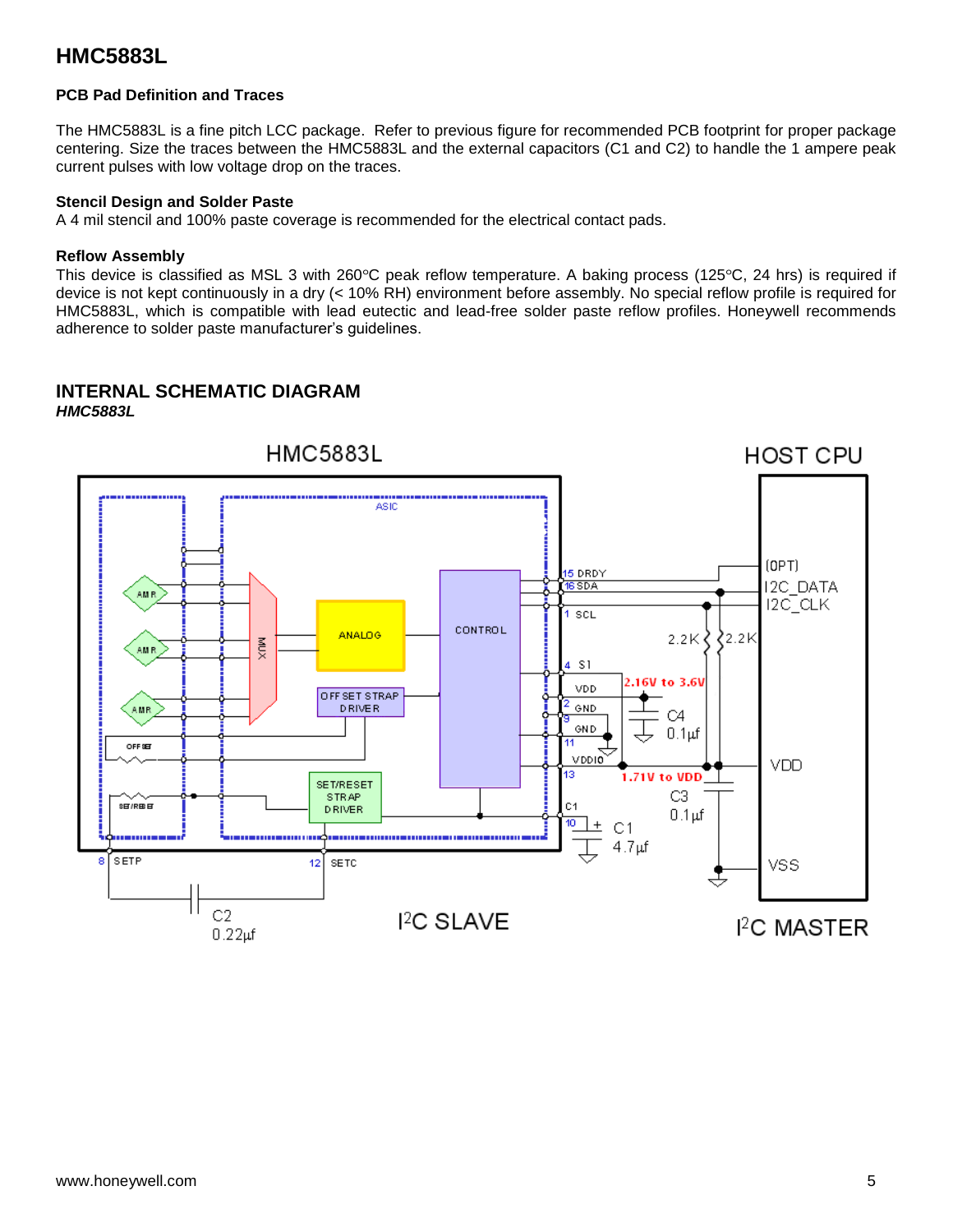### **DUAL SUPPLY REFERENCE DESIGN**



### **SINGLE SUPPLY REFERENCE DESIGN**

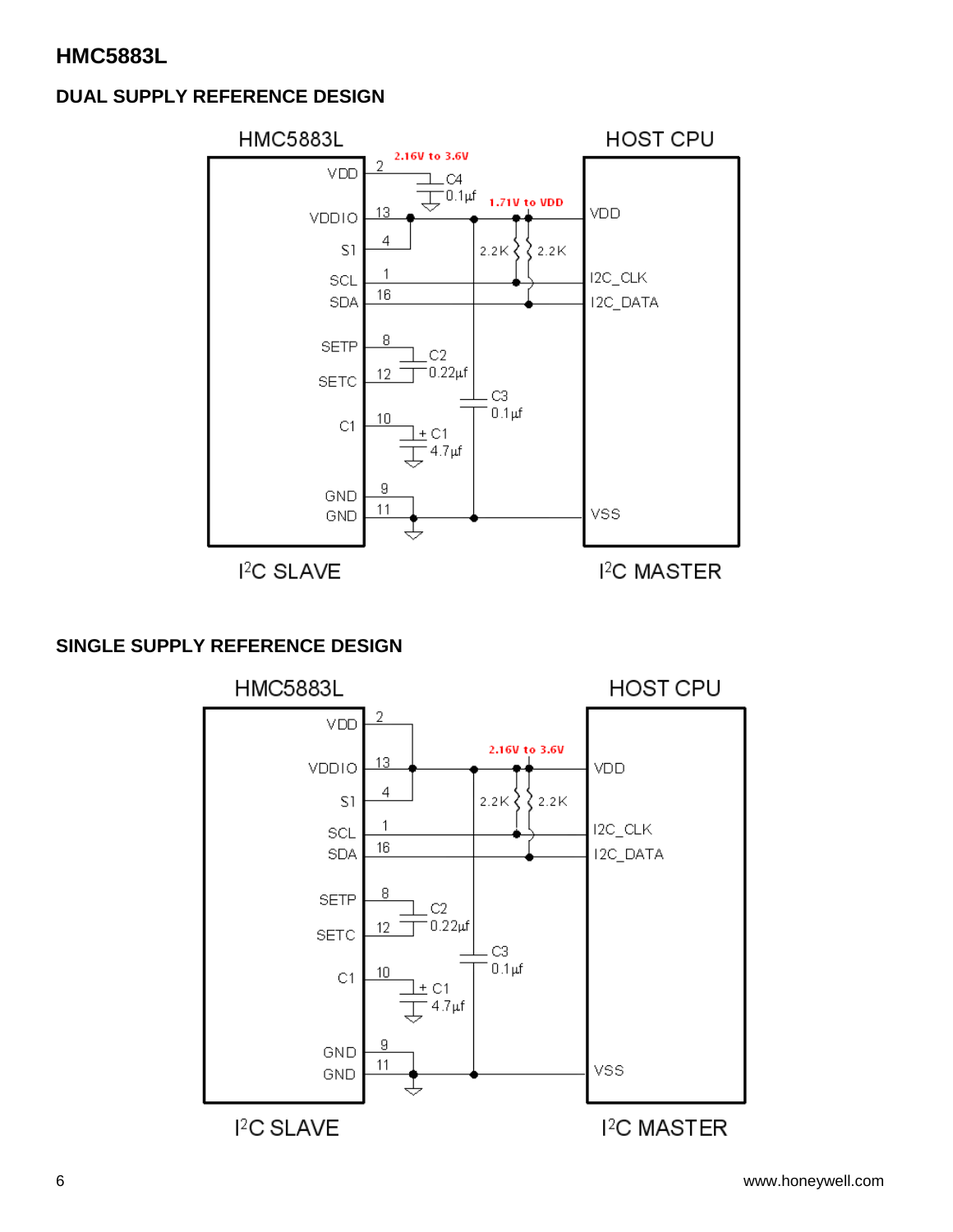### **PERFORMANCE**

The following graph(s) highlight HMC5883L's performance.

#### **Typical Resolution**



#### **Typical Measurement Period in Single-Measurement Mode**



*\* Monitoring of the DRDY Interrupt pin is only required if maximum output rate is desired.*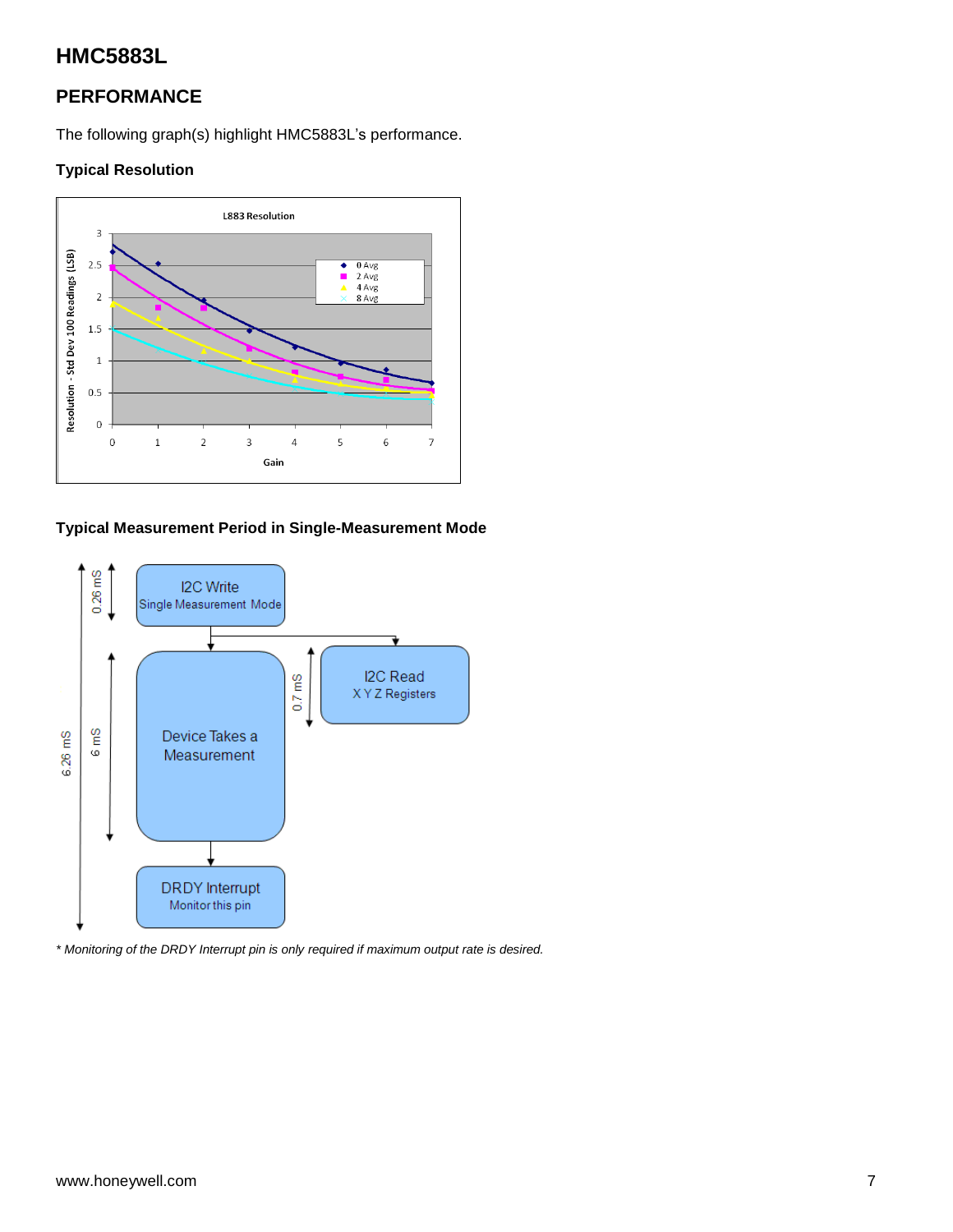### **BASIC DEVICE OPERATION**

#### **Anisotropic Magneto-Resistive Sensors**

The Honeywell HMC5883L magnetoresistive sensor circuit is a trio of sensors and application specific support circuits to measure magnetic fields. With power supply applied, the sensor converts any incident magnetic field in the sensitive axis directions to a differential voltage output. The magnetoresistive sensors are made of a nickel-iron (Permalloy) thin-film and patterned as a resistive strip element. In the presence of a magnetic field, a change in the bridge resistive elements causes a corresponding change in voltage across the bridge outputs.

These resistive elements are aligned together to have a common sensitive axis (indicated by arrows in the pinout diagram) that will provide positive voltage change with magnetic fields increasing in the sensitive direction. Because the output is only proportional to the magnetic field component along its axis, additional sensor bridges are placed at orthogonal directions to permit accurate measurement of magnetic field in any orientation.

#### **Self Test**

To check the HMC5883L for proper operation, a self test feature in incorporated in which the sensor is internally excited with a nominal magnetic field (in either positive or negative bias configuration). This field is then measured and reported. This function is enabled and the polarity is set by bits MS[n] in the configuration register A. An internal current source generates DC current (about 10 mA) from the VDD supply. This DC current is applied to the offset straps of the magnetoresistive sensor, which creates an artificial magnetic field bias on the sensor.

See SELF TEST OPERATION section later in this datasheet for additional details.

#### **Power Management**

This device has two different domains of power supply. The first one is VDD that is the power supply for internal operations and the second one is VDDIO that is dedicated to IO interface. It is possible to work with VDDIO equal to VDD; Single Supply mode, or with VDDIO lower than VDD allowing HMC5883L to be compatible with other devices on board.

#### **I <sup>2</sup>C Interface**

Control of this device is carried out via the  $I^2C$  bus. This device will be connected to this bus as a slave device under the control of a master device, such as the processor.

This device is compliant with *i<sup>2</sup>C-Bus Specification*, document number: 9398 393 40011. As an I<sup>2</sup>C compatible device, this device has a 7-bit serial address and supports  $I^2C$  protocols. This device supports standard and fast modes, 100kHz and 400kHz, respectively, but does not support the high speed mode (Hs). External pull-up resistors are required to support these standard and fast speed modes.

Activities required by the master (register read and write) have priority over internal activities, such as the measurement. The purpose of this priority is to not keep the master waiting and the I<sup>2</sup>C bus engaged for longer than necessary.

#### **Internal Clock**

The device has an internal clock for internal digital logic functions and timing management.

#### **H-Bridge for Set/Reset Strap Drive**

The ASIC contains large switching FETs capable of delivering a large but brief pulse to the Set / Reset strap of the sensor. This strap is largely a resistive load. There is no need for an external Set/Reset circuit. The controlling of the Set/Reset function is done automatically by the ASIC for each measurement. One half of the difference from the measurements taken after a set pulse and after a reset pulse will be put in the data output register for each of the three axes. By doing so, the sensor's internal offset and its temperature dependence is removed/cancelled for all measurements.

#### **Charge Current Limit**

The current that reservoir capacitor (C1) can draw when charging is limited for both single supply and dual supply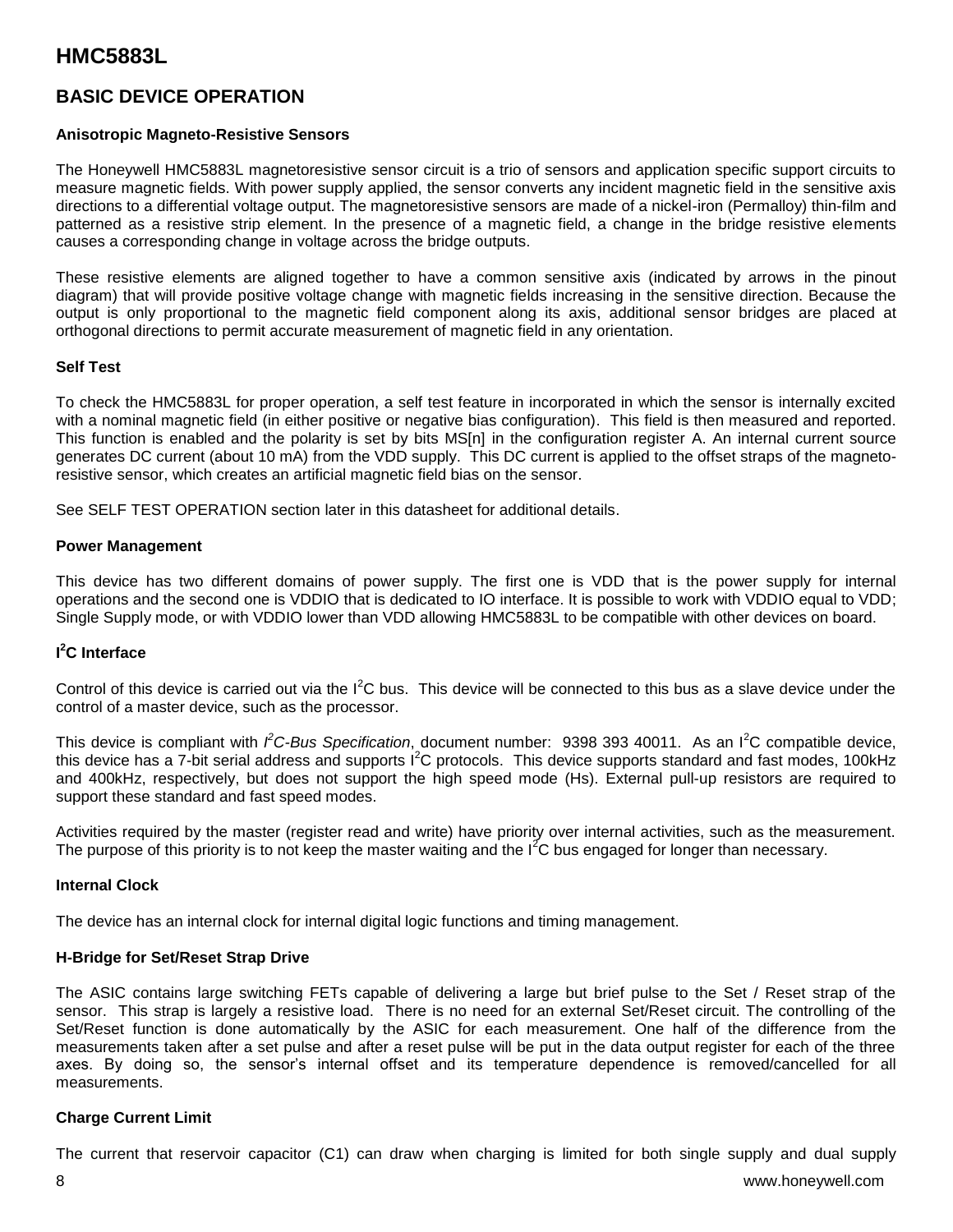configurations. This prevents drawing down the supply voltage (VDD).

### **MODES OF OPERATION**

This device has several operating modes whose primary purpose is power management and is controlled by the Mode Register. This section describes these modes.

#### **Continuous-Measurement Mode**

During continuous-measurement mode, the device continuously makes measurements, at user selectable rate, and places measured data in data output registers. Data can be re-read from the data output registers if necessary; however, if the master does not ensure that the data register is accessed before the completion of the next measurement, the data output registers are updated with the new measurement. To conserve current between measurements, the device is placed in a state similar to idle mode, but the Mode Register is not changed to Idle Mode. That is, MD[n] bits are unchanged. Settings in the Configuration Register A affect the data output rate (bits DO[n]), the measurement configuration (bits MS[n]), when in continuous-measurement mode. All registers maintain values while in continuousmeasurement mode. The I<sup>2</sup>C bus is enabled for use by other devices on the network in while continuous-measurement mode.

#### **Single-Measurement Mode**

This is the default power-up mode. During single-measurement mode, the device makes a single measurement and places the measured data in data output registers. After the measurement is complete and output data registers are updated, the device is placed in idle mode, and the Mode Register *is* changed to idle mode by setting MD[n] bits. Settings in the configuration register affect the measurement configuration (bits MS[n])when in single-measurement mode. All registers maintain values while in single-measurement mode. The I<sup>2</sup>C bus is enabled for use by other devices on the network while in single-measurement mode.

#### **Idle Mode**

During this mode the device is accessible through the  $I^2C$  bus, but major sources of power consumption are disabled, such as, but not limited to, the ADC, the amplifier, and the sensor bias current. All registers maintain values while in idle mode. The I<sup>2</sup>C bus is enabled for use by other devices on the network while in idle mode.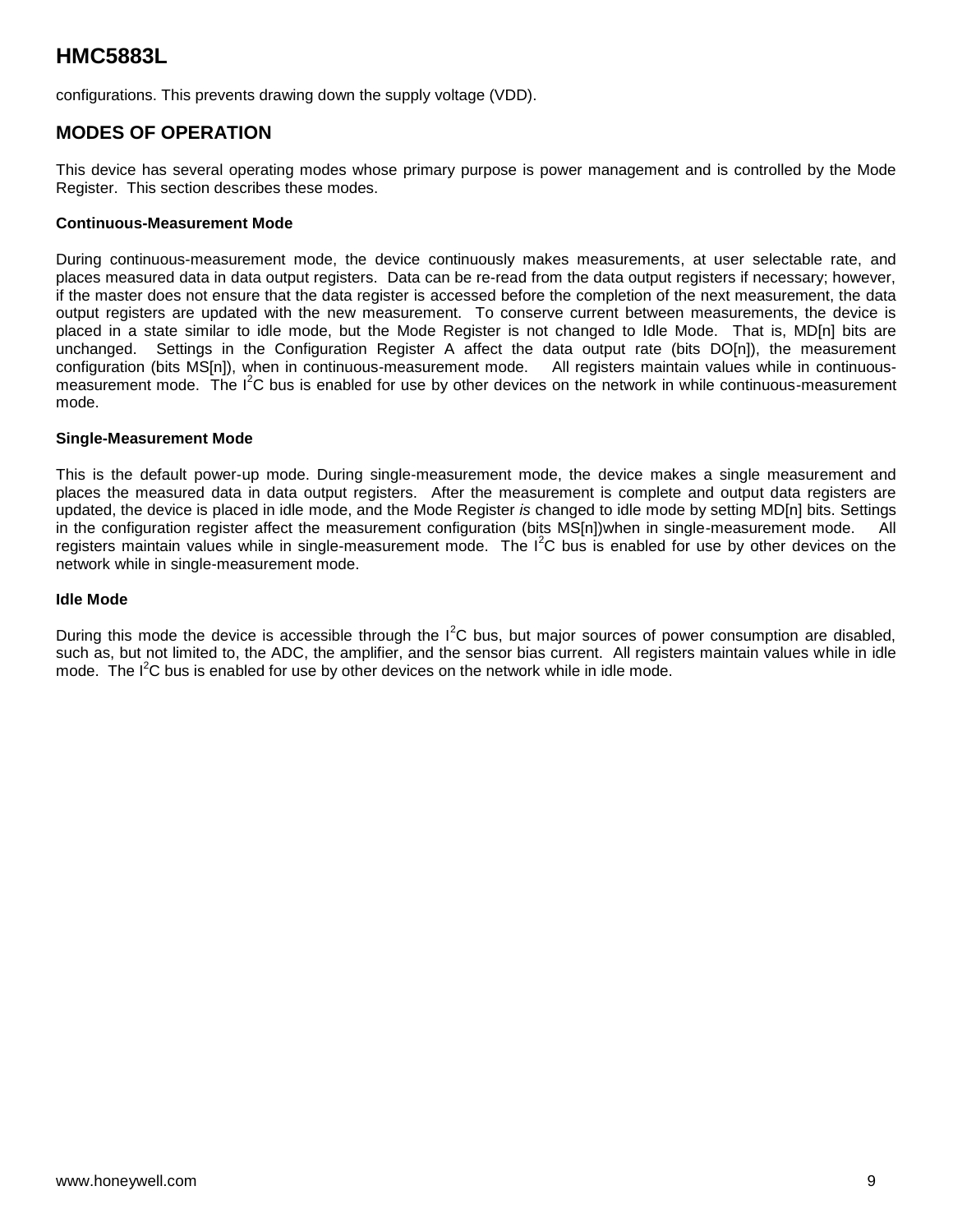### **REGISTERS**

This device is controlled and configured via a number of on-chip registers, which are described in this section. In the following descriptions, *set* implies a logic 1, and *reset* or *clear* implies a logic 0, unless stated otherwise.

#### **Register List**

The table below lists the registers and their access. All address locations are 8 bits.

| <b>Address Location</b> | <b>Name</b>                              |            |  |  |
|-------------------------|------------------------------------------|------------|--|--|
| 00                      | <b>Configuration Register A</b>          | Read/Write |  |  |
| 01                      | <b>Configuration Register B</b>          | Read/Write |  |  |
| 02                      | Mode Register                            | Read/Write |  |  |
| 03                      | Data Output X MSB Register               | Read       |  |  |
| 04                      | Data Output X LSB Register               | Read       |  |  |
| 05                      | Data Output Z MSB Register               | Read       |  |  |
| 06                      | Data Output Z LSB Register               | Read       |  |  |
| 07                      | Data Output Y MSB Register               | Read       |  |  |
| 08                      | Data Output Y LSB Register               | Read       |  |  |
| 09                      | <b>Status Register</b>                   | Read       |  |  |
| 10                      | <b>Identification Register A</b>         | Read       |  |  |
| 11                      | <b>Identification Register B</b>         | Read       |  |  |
| 12                      | <b>Identification Register C</b><br>Read |            |  |  |

Table2: Register List

#### **Register Access**

This section describes the process of reading from and writing to this device. The devices uses an address pointer to indicate which register location is to be read from or written to. These pointer locations are sent from the master to this slave device and succeed the 7-bit address plus 1 bit read/write identifier.

To minimize the communication between the master and this device, the address pointer updated automatically without master intervention. This automatic address pointer update has two additional features. First when address 12 or higher is accessed the pointer updates to address 00 and secondly when address 08 is reached, the pointer rolls back to address 03. Logically, the address pointer operation functions as shown below.

*If (address pointer = 08) then address pointer = 03 Else if (address pointer >= 12) then address pointer = 0 Else (address pointer) = (address pointer) + 1*

The address pointer value itself cannot be read via the  $I<sup>2</sup>C$  bus.

Any attempt to read an invalid address location returns 0's, and any write to an invalid address location or an undefined bit within a valid address location is ignored by this device.

To move the address pointer to a random register location, first issue a "write" to that register location with no data byte following the commend. For example, to move the address pointer to register 10, send 0x3C 0x0A.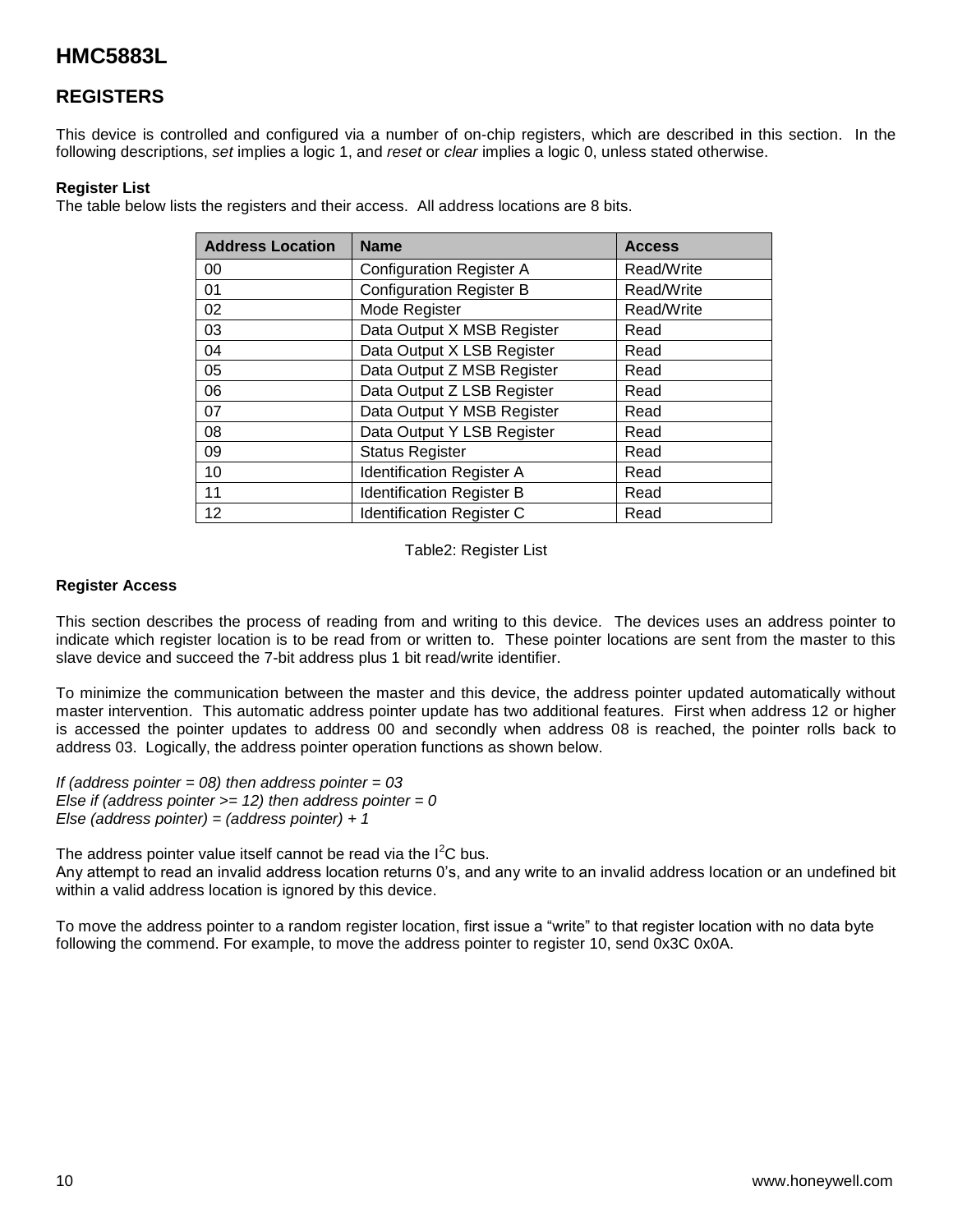#### **Configuration Register A**

The configuration register is used to configure the device for setting the data output rate and measurement configuration. CRA0 through CRA7 indicate bit locations, with *CRA* denoting the bits that are in the configuration register. CRA7 denotes the first bit of the data stream. The number in parenthesis indicates the default value of that bit.

| ∣ CRA7 | CRA6   | CRA5   | CRA4   | CRA3              | CRA <sub>2</sub> | CRA1    | <b>CRA0</b> |
|--------|--------|--------|--------|-------------------|------------------|---------|-------------|
| (1)    | MA1(1) | MAO(1) | DO2(1) | $\vert$ DO1 $(0)$ | DO0 (0)          | MS1 (0) | MSO(0)      |

Table 3: Configuration Register A

| Location     | <b>Name</b>                        | <b>Description</b>                                                                                                                                                           |
|--------------|------------------------------------|------------------------------------------------------------------------------------------------------------------------------------------------------------------------------|
| CRA7         | CRA7                               | This bit must be cleared for correct operation.                                                                                                                              |
| CRA6 to CRA5 | MA1 to MA0                         | Select number of samples averaged (1 to 8) per<br>measurement output.<br>$00 = 1$ ; $01 = 2$ ; $10 = 4$ ; $11 = 8$ (Default)                                                 |
| CRA4 to CRA2 | DO <sub>2</sub> to DO <sub>0</sub> | Data Output Rate Bits. These bits set the rate at which data<br>is written to all three data output registers.                                                               |
| CRA1 to CRA0 | MS1 to MS0                         | Measurement Configuration Bits. These bits define the<br>measurement flow of the device, specifically whether or not<br>to incorporate an applied bias into the measurement. |

Table 4: Configuration Register A Bit Designations

The Table below shows all selectable output rates in continuous measurement mode. All three channels shall be measured within a given output rate. Other output rates with maximum rate of 160 Hz can be achieved by monitoring DRDY interrupt pin in single measurement mode.

| DO <sub>2</sub> | DO <sub>1</sub> | DO <sub>0</sub> | <b>Typical Data Output Rate (Hz)</b> |
|-----------------|-----------------|-----------------|--------------------------------------|
| 0               | 0               |                 | 0.75                                 |
| 0               | 0               |                 | 1.5                                  |
| $\Omega$        |                 |                 | 3                                    |
| $\Omega$        |                 |                 | 7.5                                  |
|                 | 0               |                 | 15 (Default)                         |
|                 | 0               |                 | 30                                   |
|                 |                 |                 | 75                                   |
|                 |                 |                 | Not used                             |

Table 5: Data Output Rates

| MS1 | <b>MSO</b> | <b>Measurement Mode</b>                                                                                                                                                                                                      |
|-----|------------|------------------------------------------------------------------------------------------------------------------------------------------------------------------------------------------------------------------------------|
|     | O          | Normal measurement configuration (Default). In normal measurement<br>configuration the device follows normal measurement flow. The positive and<br>negative pins of the resistive load are left floating and high impedance. |
|     |            | Positive bias configuration for X, Y, and Z axes. In this configuration, a positive<br>current is forced across the resistive load for all three axes.                                                                       |
|     | 0          | Negative bias configuration for X, Y and Z axes. In this configuration, a negative<br>current is forced across the resistive load for all three axes                                                                         |
|     |            | This configuration is reserved.                                                                                                                                                                                              |

Table 6: Measurement Modes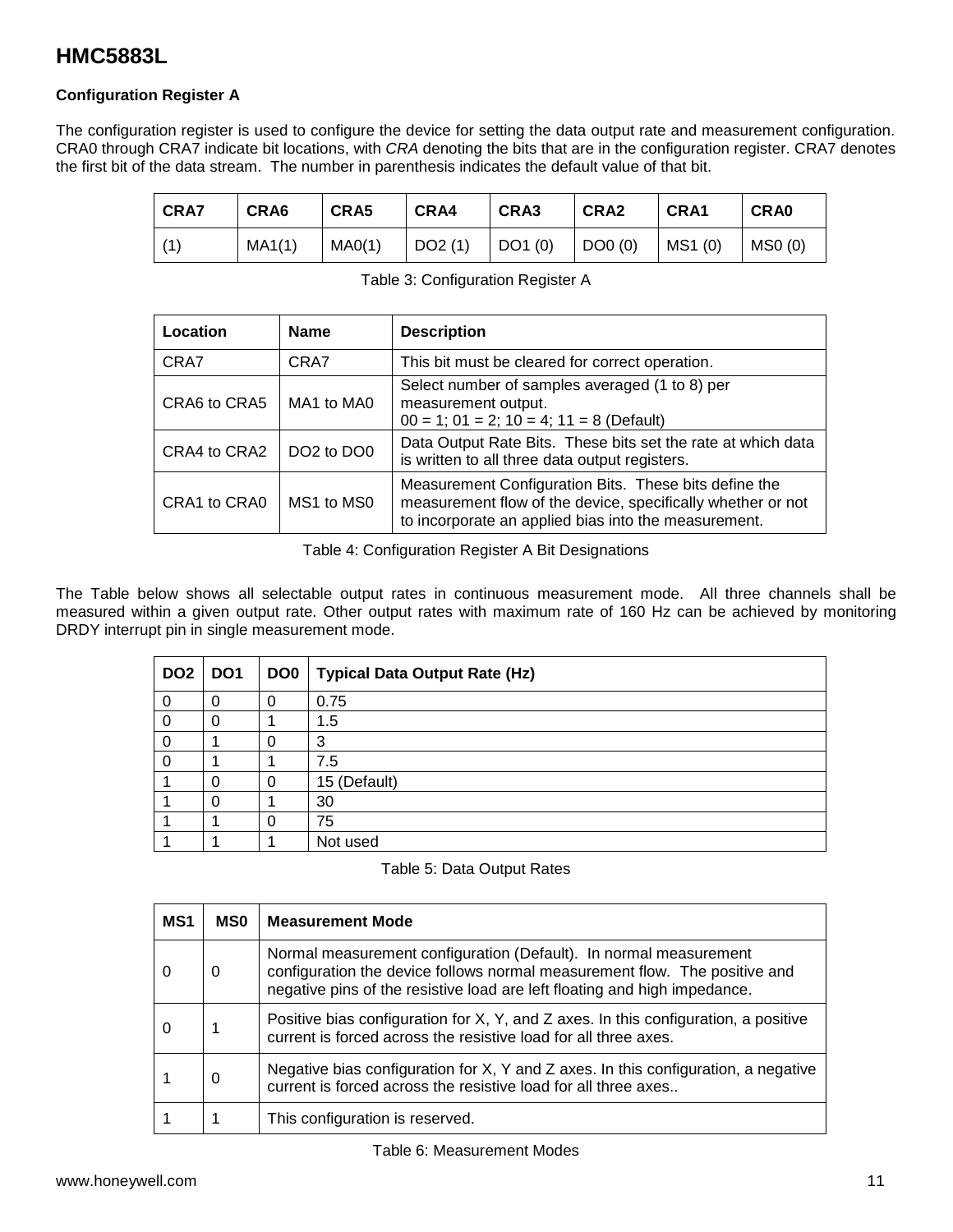#### **Configuration Register B**

The configuration register B for setting the device gain. CRB0 through CRB7 indicate bit locations, with *CRB* denoting the bits that are in the configuration register. CRB7 denotes the first bit of the data stream. The number in parenthesis indicates the default value of that bit.

| <b>CRB7</b> | CRB <sub>6</sub> | CRB <sub>5</sub> | CRB4 | CRB <sub>3</sub> | CRB <sub>2</sub> | CRB1 | <b>CRB0</b> |
|-------------|------------------|------------------|------|------------------|------------------|------|-------------|
| GN2(0)      | GN1(0)           | GN0 (1)          | (0)  | (0)              | (0)              | (0)  | (0)         |

|  | Table 7: Configuration B Register |  |
|--|-----------------------------------|--|
|--|-----------------------------------|--|

| _ocation     | <b>Name</b> | <b>Description</b>                                                                                                              |
|--------------|-------------|---------------------------------------------------------------------------------------------------------------------------------|
| CRB7 to CRB5 | GN2 to GN0  | Gain Configuration Bits. These bits configure the gain for<br>the device. The gain configuration is common for all<br>channels. |
| CRB4 to CRB0 | 0           | These bits must be cleared for correct operation.                                                                               |

Table 8: Configuration Register B Bit Designations

The table below shows nominal gain settings. Use the "Gain" column to convert counts to Gauss. Choose a lower gain value (higher GN#) when total field strength causes overflow in one of the data output registers (saturation).

| GN <sub>2</sub> | GN <sub>1</sub> | <b>GN0</b> | Recommended<br><b>Sensor Field Range</b> | Gain<br>(LSB/<br>Gauss) | <b>Output Range</b>               |
|-----------------|-----------------|------------|------------------------------------------|-------------------------|-----------------------------------|
| $\Omega$        | 0               | 0          | $\pm$ 0.88 Ga                            | 1370                    | 0xF800-0x07FF<br>$(-2048 - 2047)$ |
| $\Omega$        | 0               | 1          | $± 1.3$ Ga                               | 1090 (default)          | 0xF800-0x07FF<br>$(-2048 - 2047)$ |
| $\Omega$        | 1               | $\Omega$   | $± 1.9$ Ga                               | 820                     | 0xF800-0x07FF<br>$(-2048 - 2047)$ |
| $\Omega$        | 1               | 1          | $± 2.5$ Ga                               | 660                     | 0xF800-0x07FF<br>$(-2048 - 2047)$ |
| 1               | 0               | 0          | $±$ 4.0 Ga                               | 440                     | 0xF800-0x07FF<br>$(-2048 - 2047)$ |
| 1               | $\Omega$        | 1          | $± 4.7$ Ga                               | 390                     | 0xF800-0x07FF<br>$(-2048 - 2047)$ |
| 1               | 1               | $\Omega$   | $± 5.6$ Ga                               | 330                     | 0xF800-0x07FF<br>(-2048–2047)     |
| 1               | 1               | 1          | $± 8.1$ Ga                               | 230                     | 0xF800-0x07FF<br>$(-2048 - 2047)$ |

Table 9: Gain Settings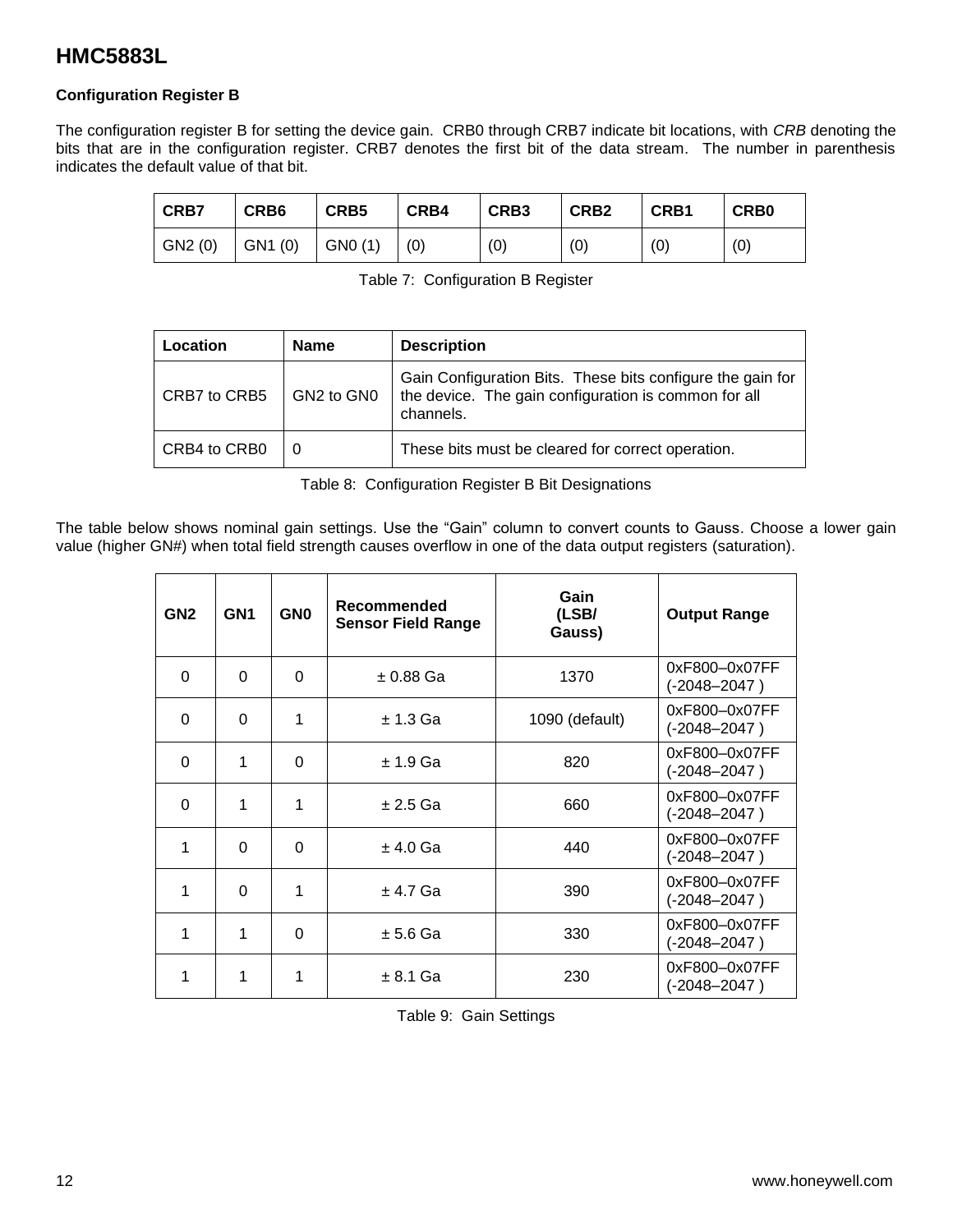#### **Mode Register**

The mode register is an 8-bit register from which data can be read or to which data can be written. This register is used to select the operating mode of the device. MR0 through MR7 indicate bit locations, with *MR* denoting the bits that are in the mode register. MR7 denotes the first bit of the data stream. The number in parenthesis indicates the default value of that bit.

| MR7 | MR <sub>6</sub> | MR <sub>5</sub> | MR4 | MR <sub>3</sub> | MR <sub>2</sub> | MR <sub>1</sub> | <b>MR0</b> |
|-----|-----------------|-----------------|-----|-----------------|-----------------|-----------------|------------|
| (1) | '0)             | (0)             | (0) | (0)             | (0)             | MD1(0)          | MDO(1)     |

Table 10: Mode Register

| Location                  | <b>Name</b>               | <b>Description</b>                                                                                                             |
|---------------------------|---------------------------|--------------------------------------------------------------------------------------------------------------------------------|
| MR7 to<br>MR <sub>2</sub> | 0                         | These bits must be cleared for correct operation. Bit MR7<br>bit is set internally after each single-measurement<br>operation. |
| MR1 to<br>MR0             | MD1 to<br>MD <sub>0</sub> | Mode Select Bits. These bits select the operation mode of<br>this device.                                                      |

Table 11: Mode Register Bit Designations

| MD <sub>1</sub> | MD0 | <b>Operating Mode</b>                                                                                                                                                                                                                                                                                                                                                                                                                                                                                                                                             |
|-----------------|-----|-------------------------------------------------------------------------------------------------------------------------------------------------------------------------------------------------------------------------------------------------------------------------------------------------------------------------------------------------------------------------------------------------------------------------------------------------------------------------------------------------------------------------------------------------------------------|
| 0               | 0   | Continuous-Measurement Mode. In continuous-measurement mode,<br>the device continuously performs measurements and places the<br>result in the data register. RDY goes high when new data is placed<br>in all three registers. After a power-on or a write to the mode or<br>configuration register, the first measurement set is available from all<br>three data output registers after a period of $2/f_{\text{DO}}$ and subsequent<br>measurements are available at a frequency of $f_{\text{DO}}$ , where $f_{\text{DO}}$ is the<br>frequency of data output. |
| O               |     | Single-Measurement Mode (Default). When single-measurement<br>mode is selected, device performs a single measurement, sets RDY<br>high and returned to idle mode. Mode register returns to idle mode<br>bit values. The measurement remains in the data output register and<br>RDY remains high until the data output register is read or another<br>measurement is performed.                                                                                                                                                                                    |
|                 | 0   | Idle Mode. Device is placed in idle mode.                                                                                                                                                                                                                                                                                                                                                                                                                                                                                                                         |
|                 |     | Idle Mode. Device is placed in idle mode.                                                                                                                                                                                                                                                                                                                                                                                                                                                                                                                         |

Table 12: Operating Modes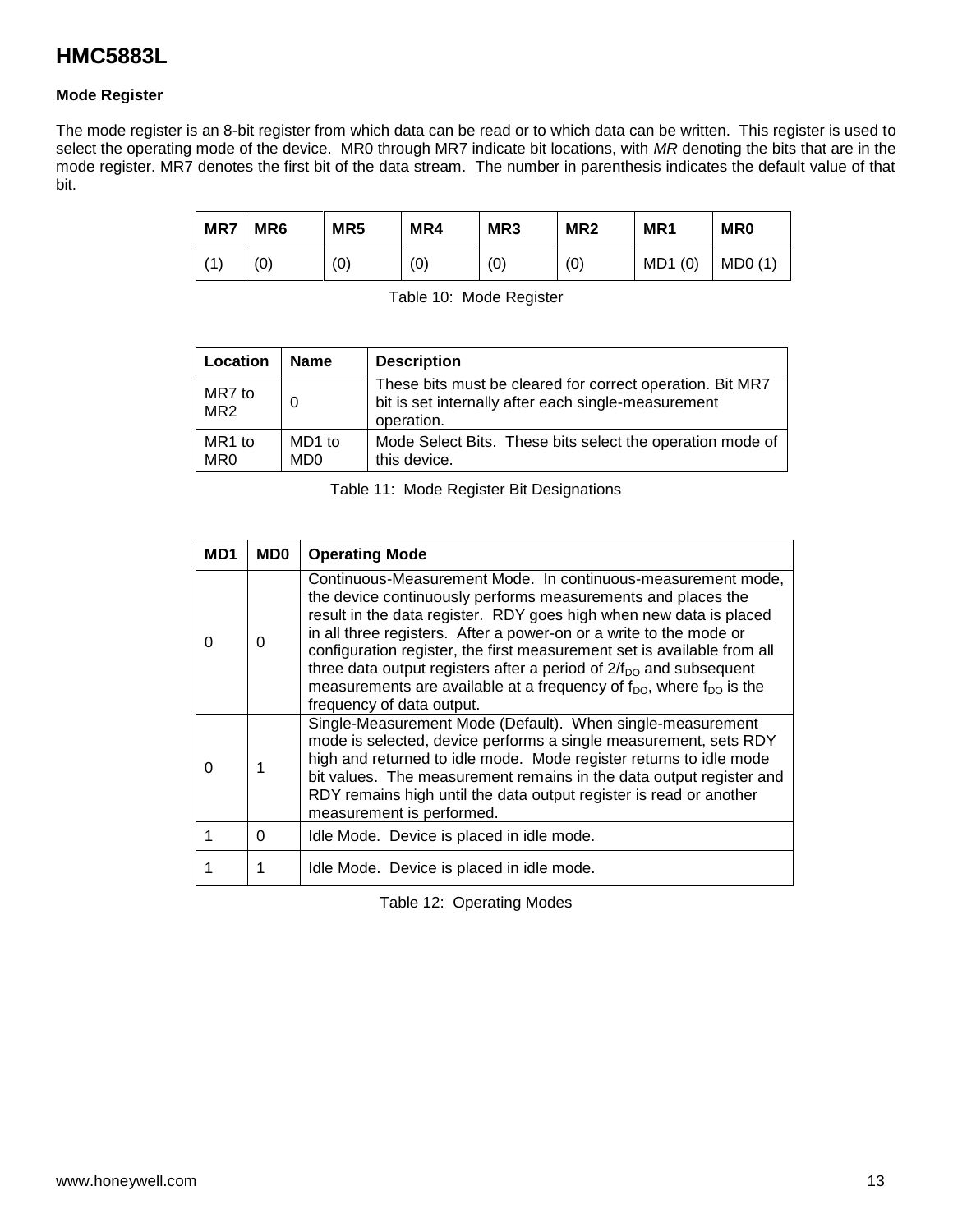#### **Data Output X Registers A and B**

The data output X registers are two 8-bit registers, data output register A and data output register B. These registers store the measurement result from channel X. Data output X register A contains the MSB from the measurement result, and data output X register B contains the LSB from the measurement result. The value stored in these two registers is a 16-bit value in 2's complement form, whose range is 0xF800 to 0x07FF. DXRA0 through DXRA7 and DXRB0 through DXRB7 indicate bit locations, with *DXRA* and *DXRB* denoting the bits that are in the data output X registers. DXRA7 and DXRB7 denote the first bit of the data stream. The number in parenthesis indicates the default value of that bit.

In the event the ADC reading overflows or underflows for the given channel, or if there is a math overflow during the bias measurement, this data register will contain the value -4096. This register value will clear when after the next valid measurement is made.

| <b>DXRA7</b> | DXRA6 | DXRA5 | DXRA4 | DXRA3 | DXRA2             | DXRA1 | DXRA0        |
|--------------|-------|-------|-------|-------|-------------------|-------|--------------|
| (0)          | (0)   | (0)   | (0)   | (0)   | (0)               | (0)   | (0)          |
| <b>DXRB7</b> | DXRB6 | DXRB5 | DXRB4 | DXRB3 | DXRB <sub>2</sub> | DXRB1 | <b>DXRB0</b> |
| (0)          | (0)   | (0)   | (0)   | (0)   | (0)               | (0)   | (0)          |

Table 13: Data Output X Registers A and B

#### **Data Output Y Registers A and B**

The data output Y registers are two 8-bit registers, data output register A and data output register B. These registers store the measurement result from channel Y. Data output Y register A contains the MSB from the measurement result, and data output Y register B contains the LSB from the measurement result. The value stored in these two registers is a 16-bit value in 2's complement form, whose range is 0xF800 to 0x07FF. DYRA0 through DYRA7 and DYRB0 through DYRB7 indicate bit locations, with *DYRA* and *DYRB* denoting the bits that are in the data output Y registers. DYRA7 and DYRB7 denote the first bit of the data stream. The number in parenthesis indicates the default value of that bit.

In the event the ADC reading overflows or underflows for the given channel, or if there is a math overflow during the bias measurement, this data register will contain the value -4096. This register value will clear when after the next valid measurement is made.

| <b>DYRA7</b> | DYRA6 | DYRA5             | DYRA4 | DYRA3 | DYRA2             | DYRA1 | DYRA0 |
|--------------|-------|-------------------|-------|-------|-------------------|-------|-------|
| (0)          | (0)   | (0)               | (0)   | (0)   | (0)               | (0)   | (0)   |
| DYRB7        | DYRB6 | DYRB <sub>5</sub> | DYRB4 | DYRB3 | DYRB <sub>2</sub> | DYRB1 | DYRB0 |
| (0)          | (0)   | (0)               | (0)   | (0)   | (0)               | (0)   | (0)   |

Table 14: Data Output Y Registers A and B

#### **Data Output Z Registers A and B**

The data output Z registers are two 8-bit registers, data output register A and data output register B. These registers store the measurement result from channel Z. Data output Z register A contains the MSB from the measurement result, and data output Z register B contains the LSB from the measurement result. The value stored in these two registers is a 16-bit value in 2's complement form, whose range is 0xF800 to 0x07FF. DZRA0 through DZRA7 and DZRB0 through DZRB7 indicate bit locations, with *DZRA* and *DZRB* denoting the bits that are in the data output Z registers. DZRA7 and DZRB7 denote the first bit of the data stream. The number in parenthesis indicates the default value of that bit.

In the event the ADC reading overflows or underflows for the given channel, or if there is a math overflow during the bias measurement, this data register will contain the value -4096. This register value will clear when after the next valid measurement is made.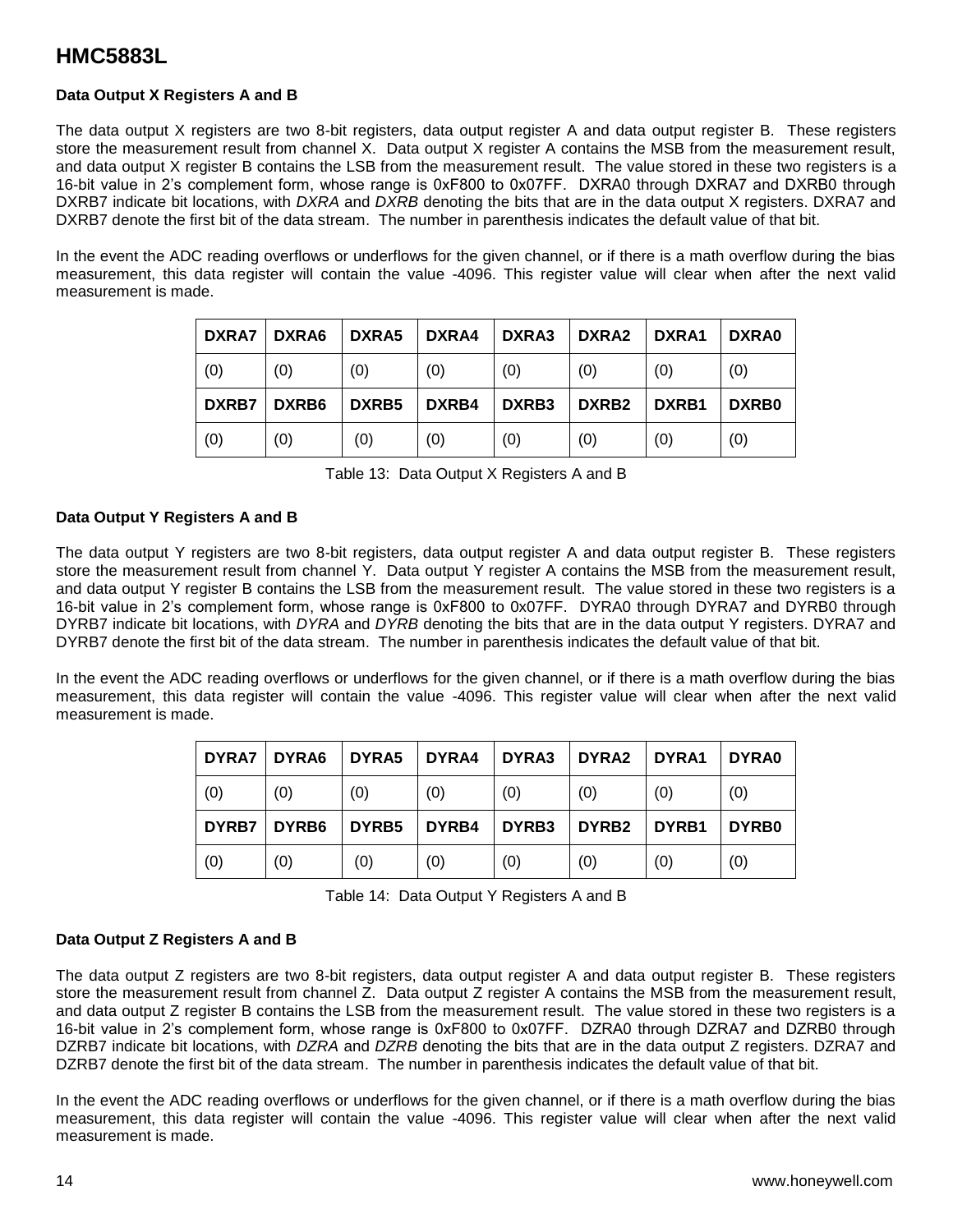| DZRA7 | DZRA6 | DZRA5 | DZRA4 | DZRA3 | DZRA2             | DZRA1 | DZRA0 |
|-------|-------|-------|-------|-------|-------------------|-------|-------|
| (0)   | (0)   | (0)   | (0)   | (0)   | (0)               | (0)   | (0)   |
| DZRB7 | DZRB6 | DZRB5 | DZRB4 | DZRB3 | DZRB <sub>2</sub> | DZRB1 | DZRB0 |
| (0)   | (0)   | (0)   | (0)   | (0)   | (0)               | (0)   | (0)   |

Table 15: Data Output Z Registers A and B

#### **Data Output Register Operation**

When one or more of the output registers are read, new data cannot be placed in any of the output data registers until all six data output registers are read. This requirement also impacts DRDY and RDY, which cannot be cleared until new data is placed in all the output registers.

#### **Status Register**

The status register is an 8-bit read-only register. This register is used to indicate device status. SR0 through SR7 indicate bit locations, with *SR* denoting the bits that are in the status register. SR7 denotes the first bit of the data stream.

| SR7 | SR <sub>6</sub> | SR <sub>5</sub> | SR4 | SR <sub>3</sub> | SR <sub>2</sub> | SR <sub>1</sub> | <b>SR0</b> |
|-----|-----------------|-----------------|-----|-----------------|-----------------|-----------------|------------|
| (0) | (0)             | (0)             | (x) | (0)             | (0)             | LOCK(0)         | ROY(0)     |

|  |  |  | Table 16: Status Register |
|--|--|--|---------------------------|
|--|--|--|---------------------------|

| Location                  | <b>Name</b> | <b>Description</b>                                                                                                                                                                                                                                                                                                                                                                                                                               |
|---------------------------|-------------|--------------------------------------------------------------------------------------------------------------------------------------------------------------------------------------------------------------------------------------------------------------------------------------------------------------------------------------------------------------------------------------------------------------------------------------------------|
| SR7 to<br>SR <sub>2</sub> | 0           | These bits are reserved. SR4 may be 0 or 1 depending on<br>internal activity. Disregard activity on this bit.                                                                                                                                                                                                                                                                                                                                    |
| SR <sub>1</sub>           | <b>LOCK</b> | Data output register lock. This bit is set when this some but<br>not all for of the six data output registers have been read.<br>When this bit is set, the six data output registers are locked<br>and any new data will not be placed in these register until<br>one of three conditions are met: one, all six bytes have<br>been read or the mode changed, two, the mode is<br>changed, or three, the measurement configuration is<br>changed. |
| SR <sub>0</sub>           | <b>RDY</b>  | Ready Bit. Set when data is written to all six data registers.<br>Cleared when device initiates a write to the data output<br>registers and after one or more of the data output registers<br>are written to. When RDY bit is clear it shall remain cleared<br>for a 250 µs. DRDY pin can be used as an alternative to<br>the status register for monitoring the device for<br>measurement data.                                                 |

Table 17: Status Register Bit Designations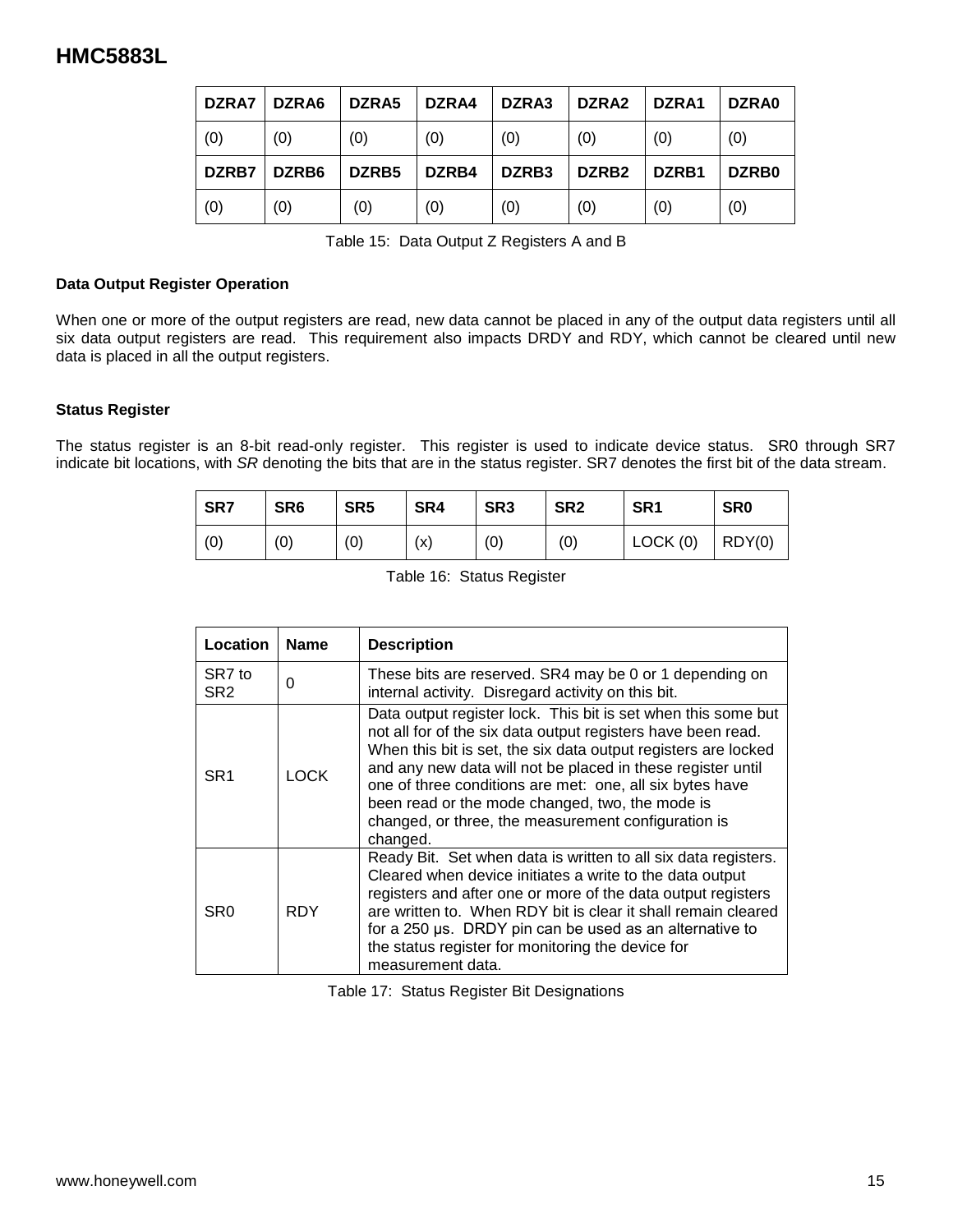#### **Identification Register A**

The identification register A is used to identify the device. IRA0 through IRA7 indicate bit locations, with *IRA* denoting the bits that are in the identification register A. IRA7 denotes the first bit of the data stream. The number in parenthesis indicates the default value of that bit.

The identification value for this device is stored in this register. This is a read-only register. Register values. ASCII value *H*

| IRA7 | IRA6 | IRA5 | IRA4 | IRA3 | IRA2 | IRA1 | IRA0 |
|------|------|------|------|------|------|------|------|
|      |      |      |      |      |      |      |      |

Table 18: Identification Register A Default Values

#### **Identification Register B**

The identification register B is used to identify the device. IRB0 through IRB7 indicate bit locations, with *IRB* denoting the bits that are in the identification register A. IRB7 denotes the first bit of the data stream.

Register values. ASCII value *4*

| IRB7 | IRB <sub>6</sub> | IRB <sub>5</sub> | IRB4 | IRB <sub>3</sub> | IRB <sub>2</sub> | IRB1 | IRB <sub>0</sub> |
|------|------------------|------------------|------|------------------|------------------|------|------------------|
|      |                  |                  |      |                  |                  |      |                  |

Table 19: Identification Register B Default Values

#### **Identification Register C**

The identification register C is used to identify the device. IRC0 through IRC7 indicate bit locations, with *IRC* denoting the bits that are in the identification register A. IRC7 denotes the first bit of the data stream.

Register values. ASCII value *3*

| <b>IRC7</b> | IRC6 | IRC5 | IRC4 | IRC <sub>3</sub> | IRC <sub>2</sub> | IRC1 | <b>IRC0</b> |
|-------------|------|------|------|------------------|------------------|------|-------------|
|             |      |      |      |                  |                  |      |             |

Table 20: Identification Register C Default Values

### **I <sup>2</sup>C COMMUNICATION PROTOCOL**

The HMC5883L communicates via a two-wire  $I^2C$  bus system as a slave device. The HMC5883L uses a simple protocol with the interface protocol defined by the  $I^2C$  bus specification, and by this document. The data rate is at the standardmode 100kbps or 400kbps rates as defined in the  $I^2C$  Bus Specifications. The bus bit format is an 8-bit Data/Address send and a 1-bit acknowledge bit. The format of the data bytes (payload) shall be case sensitive ASCII characters or binary data to the HMC5883L slave, and binary data returned. Negative binary values will be in two's complement form. The default (factory) HMC5883L 8-bit slave address is 0x3C for write operations, or 0x3D for read operations.

The HMC5883L Serial Clock (SCL) and Serial Data (SDA) lines require resistive pull-ups (Rp) between the master device (usually a host microprocessor) and the HMC5883L. Pull-up resistance values of about 2.2K to 10K ohms are recommended with a nominal VDDIO voltage. Other resistor values may be used as defined in the I<sup>2</sup>C Bus Specifications that can be tied to VDDIO.

16 www.honeywell.com The SCL and SDA lines in this bus specification may be connected to multiple devices. The bus can be a single master to multiple slaves, or it can be a multiple master configuration. All data transfers are initiated by the master device, which is responsible for generating the clock signal, and the data transfers are 8 bit long. All devices are addressed by  $I^2C$ 's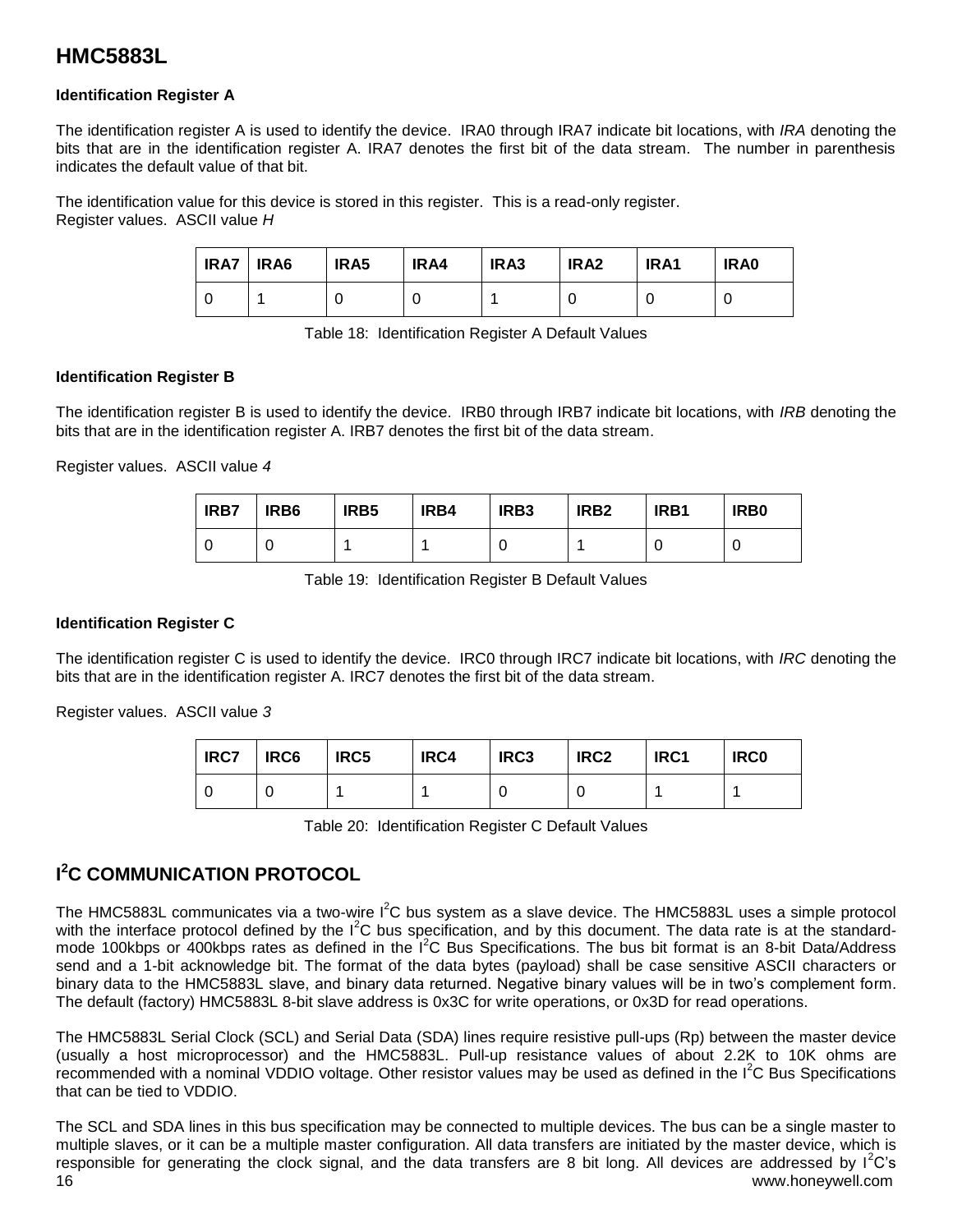unique 7-bit address. After each 8-bit transfer, the master device generates a  $9<sup>th</sup>$  clock pulse, and releases the SDA line. The receiving device (addressed slave) will pull the SDA line low to acknowledge (ACK) the successful transfer or leave the SDA high to negative acknowledge (NACK).

Per the  $I^2C$  spec, all transitions in the SDA line must occur when SCL is low. This requirement leads to two unique conditions on the bus associated with the SDA transitions when SCL is high. Master device pulling the SDA line low while the SCL line is high indicates the Start (S) condition, and the Stop (P) condition is when the SDA line is pulled high while the SCL line is high. The I<sup>2</sup>C protocol also allows for the Restart condition in which the master device issues a second start condition without issuing a stop.

All bus transactions begin with the master device issuing the start sequence followed by the slave address byte. The address byte contains the slave address; the upper 7 bits (bits7-1), and the Least Significant bit (LSb). The LSb of the address byte designates if the operation is a read (LSb=1) or a write (LSb=0). At the  $9<sup>th</sup>$  clock pulse, the receiving slave device will issue the ACK (or NACK). Following these bus events, the master will send data bytes for a write operation, or the slave will clock out data with a read operation. All bus transactions are terminated with the master issuing a stop sequence.

 $I^2C$  bus control can be implemented with either hardware logic or in software. Typical hardware designs will release the SDA and SCL lines as appropriate to allow the slave device to manipulate these lines. In a software implementation, care must be taken to perform these tasks in code.

### **OPERATIONAL EXAMPLES**

The HMC5883L has a fairly quick stabilization time from no voltage to stable and ready for data retrieval. The nominal 6 milli-seconds with the factory default single measurement mode means that the six bytes of magnetic data registers (DXRA, DXRB, DZRA, DZRB, DYRA, and DYRB) are filled with a valid first measurement.

To change the measurement mode to continuous measurement mode, after the power-up time send the three bytes:

#### 0x3C 0x02 0x00

This writes the 00 into the second register or mode register to switch from single to continuous measurement mode setting. With the data rate at the factory default of 15Hz updates, a 67 milli-second typical delay should be allowed by the I<sup>2</sup>C master before querying the HMC5883L data registers for new measurements. To clock out the new data, send:

0x3D, and clock out DXRA, DXRB, DZRA, DZRB, DYRA, and DYRB located in registers 3 through 8. The HMC5883L will automatically re-point back to register 3 for the next 0x3D query. All six data registers must be read properly before new data can be placed in any of these data registers.

#### **SELF TEST OPERATION**

To check the HMC5883L for proper operation, a self test feature in incorporated in which the sensor offset straps are excited to create a nominal field strength (bias field) to be measured. To implement self test, the least significant bits (MS1 and MS0) of configuration register A are changed from 00 to 01 (positive bias) or 10 (negetive bias), e.g. 0x11 or 0x12.

Then, by placing the mode register into single-measurement mode (0x01), two data acquisition cycles will be made on each magnetic vector. The first acquisition will be a set pulse followed shortly by measurement data of the external field. The second acquisition will have the offset strap excited (about 10 mA) in the positive bias mode for X, Y, and Z axes to create about a ±1.1 gauss self test field plus the external field. The first acquisition values will be subtracted from the second acquisition, and the net measurement will be placed into the data output registers.

Since self test adds ~1.1 Gauss additional field to the existing field strength, using a reduced gain setting prevents sensor from being saturated and data registers overflowed. For example, if the configuration register B is set to 0x60 (Gain=3), values around +766 LSB (1.16 Ga \* 660 LSB/Ga) will be placed in the X and Y data output registers and around +713 (1.08 Ga \* 660 LSB/Ga) will be placed in Z data output register. To leave the self test mode, change MS1 and MS0 bit of the configuration register A back to 00 (Normal Measurement Mode), e.g. 0x10.